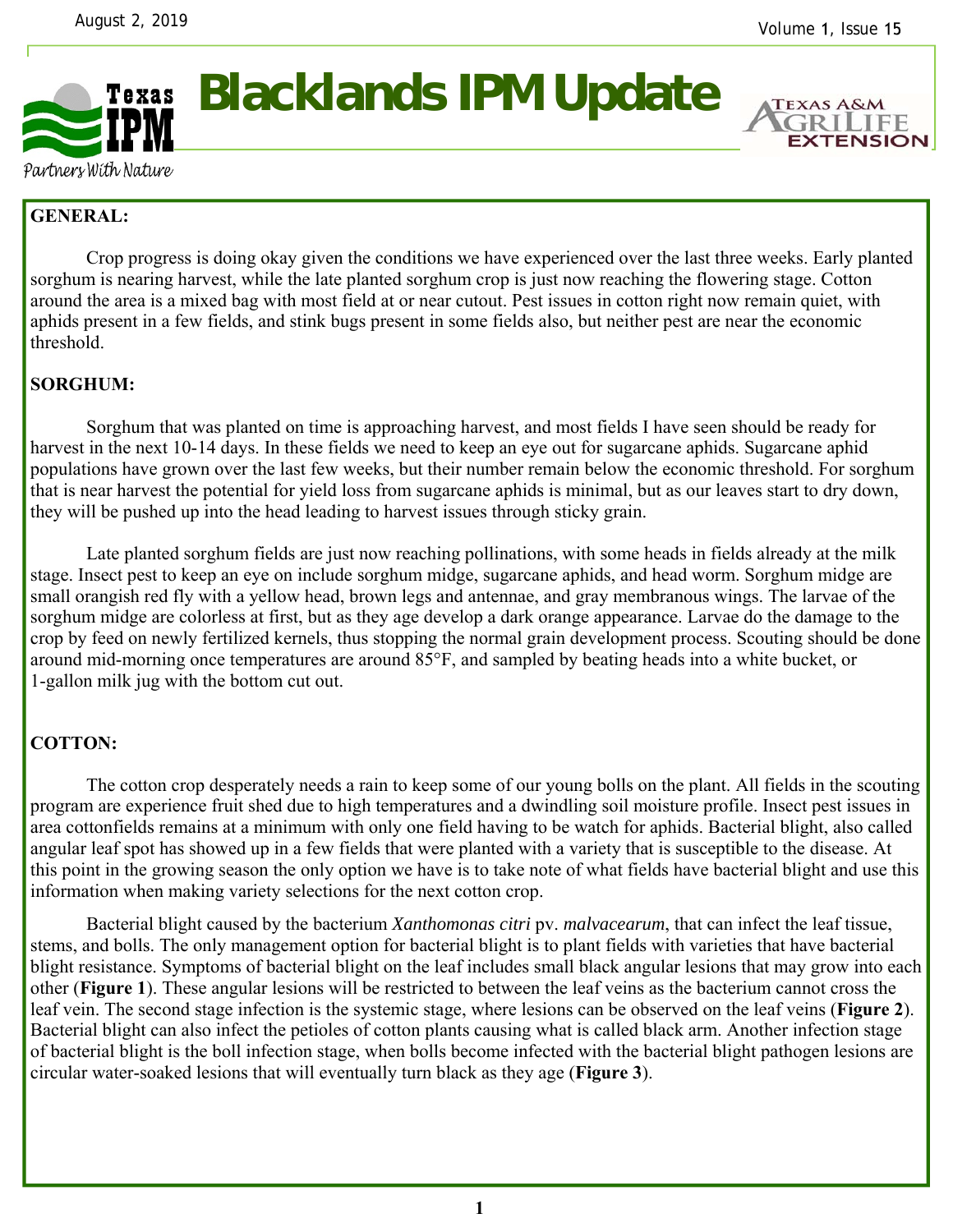

**Figure 1.** Black angular lesions caused by bacterial blight infection. Photo credit: Tyler Mays.





**Figure 3.** Bacterial blight lesions on a cotton boll. Photo credit: Tyler Mays